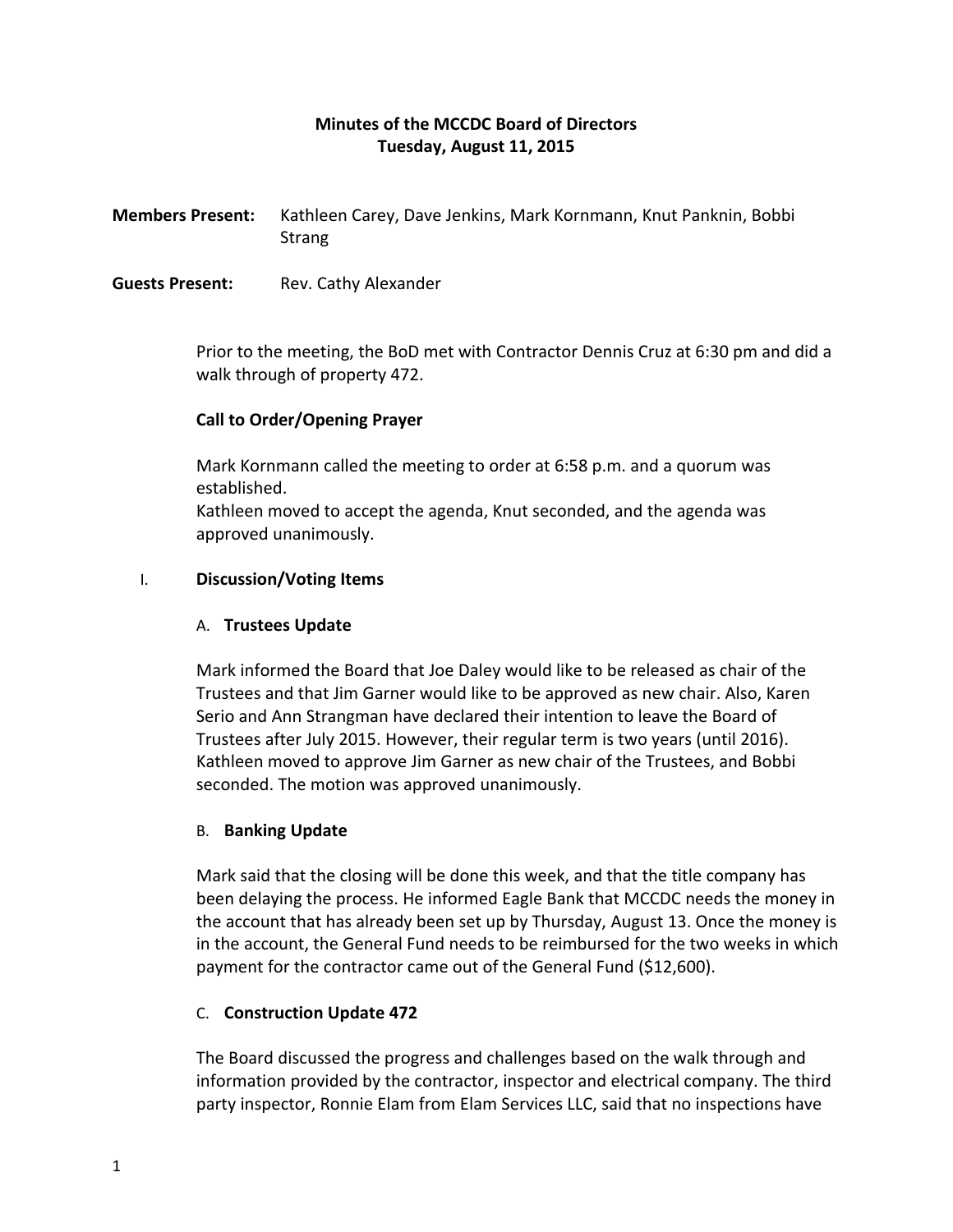been done for the building but that he could do all required inspections for us. This would cost about \$900. He would also be able to get the permits for us. Ronnie gave instructions on what needs to be done to pass inspections. As he already found problems with the electrical in three areas, he requires opening one side of all dry walls for inspections in all rooms.

The contractor, Dennis Cruz, received a bid for the HVAC in the amount of \$18,000. The system needs to have dampers, compressors on top of the building, and connections for all three floors. A second bid for the HVAC will come from Journeyman. A second offer for electrical work that the contractor received was for \$25 an hour. Two people will work on the electrical system, check the upper two floors and wire the basement. The company will bill MCCDC directly. In order to settle claims with the previous contractor, Pinkney Services, Dennis Cruz will describe the scope of work in detail, and he will also record all work that has been done so far by Pinkey Services, what needs to be repaired and what has been done new.

With regards to the floors, the inspector said that floors are damaged but that he will sign off if the floors will be fixed, such as patching holes or other unevenness. For the basement, we will buy new, finished flooring.

If the inspections will be done by next week, the contractor will be able to keep the deadline for finishing in October. He keeps the work moving in other areas such as outside to minimize any delays.

After closing of the construction loan with Eagle Bank, Mark will do a budget for 472. He also said that Home Deport approved our account and a \$40,000 credit line for the purchase of appliances. Dave will look at what to purchase and get the correct measurements from Dennis.

Kathleen asked about the easement and taxes, and Mark said that taxes were sent by mail and that he will check whether the check got delivered.

The basement layout was not included in the drawings MCCDC has for 472, so we might have to get new drawings for it. The new windows will come in August 28<sup>th</sup>, and we will meet the deadline set by the city.

#### D. **Updates from Rev. Cathy**

Rev. Cathy will raise the repair needs for the church's HVAC with the Trustees as there was an issue with leakage of the cooling agent and an expensive repair recently. The current company repairing the system, Journeyman, wants the church